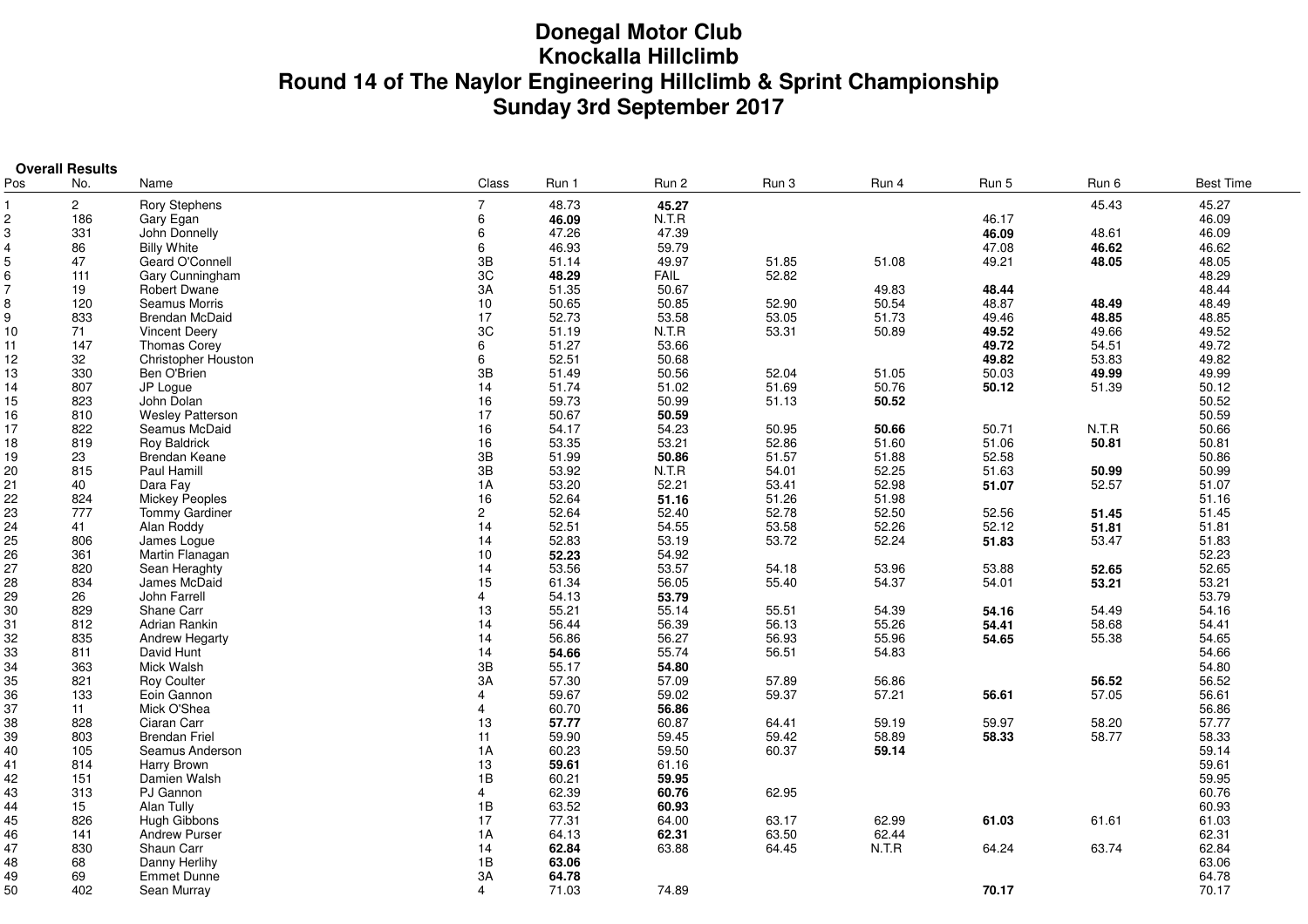|                                     | <b>Overall Results</b>        | Continued<br>$\blacksquare$                                                  |                                                                                      |                |                                           |                                           |                                           |                                  |                                  |                                  |                         |                                           |
|-------------------------------------|-------------------------------|------------------------------------------------------------------------------|--------------------------------------------------------------------------------------|----------------|-------------------------------------------|-------------------------------------------|-------------------------------------------|----------------------------------|----------------------------------|----------------------------------|-------------------------|-------------------------------------------|
| 51<br>52                            | 6<br>87                       | <b>Edmund Cassidy</b><br>Ken McAvoy                                          | 4<br>$\overline{4}$                                                                  | 76.12<br>74.50 | 72.86<br>74.70                            |                                           |                                           |                                  |                                  |                                  |                         | 72.86<br>74.50                            |
|                                     |                               | <b>Class 1A Bantam Saloon Class</b>                                          |                                                                                      |                |                                           |                                           |                                           |                                  |                                  |                                  |                         |                                           |
| Pos                                 | No.                           | Class Record - Ray Cummingham - 47.49 secs - Mini - 2012<br>Name             | Car                                                                                  |                | <b>Best Practice</b>                      | Run 1                                     | Run 2                                     | Run 3                            | Run 4                            | Run 5                            | Run 6                   | <b>Best Time</b>                          |
| 1<br>$\overline{c}$<br>3            | 40<br>105<br>141              | Dara Fay<br>Seamus Anderson<br><b>Andrew Purser</b>                          | Suzuki Swift<br>Ford Anglia 105 E<br>Peugeot 205                                     |                | 54.19<br>66.00<br>65.42                   | 53.20<br>60.23<br>64.13                   | 52.21<br>59.50<br>62.31                   | 53.41<br>60.37<br>63.50          | 52.98<br>59.14<br>62.44          | 51.07                            | 52.57                   | 51.07<br>59.14<br>62.31                   |
|                                     |                               | <b>Class 1B Cento Challenge Class</b>                                        |                                                                                      |                |                                           |                                           |                                           |                                  |                                  |                                  |                         |                                           |
| Pos                                 | No.                           | Class Record - Aiden Courtney - 55.60 secs - Fiat Cinquecento - 2015<br>Name | Car                                                                                  |                | <b>Best Practice</b>                      | Run 1                                     | Run 2                                     | Run 3                            | Run 4                            | Run 5                            | Run 6                   | <b>Best Time</b>                          |
| $\mathbf{1}$<br>$\overline{c}$<br>3 | 151<br>15<br>68               | Damien Walsh<br>Alan Tully<br>Danny Herlihy                                  | Fiat Cento<br>Fiat Cinquecento<br><b>Fiat Cinquecento</b>                            |                | 63.40<br>67.43<br>65.25                   | 60.21<br>63.52<br>63.06                   | 59.95<br>60.93                            |                                  |                                  |                                  |                         | 59.95<br>60.93<br>63.06                   |
|                                     |                               | <b>Class 2 1600 Saloon Class</b>                                             |                                                                                      |                |                                           |                                           |                                           |                                  |                                  |                                  |                         |                                           |
| Pos                                 | No.                           | Class Record - Declan Cundelan - 47.82 secs - Ford Escort - 2012<br>Name     | Car                                                                                  |                | <b>Best Practice</b>                      | Run 1                                     | Run 2                                     | Run 3                            | Run 4                            | Run 5                            | Run 6                   | <b>Best Time</b>                          |
| $\mathbf 1$                         | 777                           | Tommy Gardiner                                                               | Honda EG Civic                                                                       |                | 59.67                                     | 52.64                                     | 52.40                                     | 52.78                            | 52.50                            | 52.56                            | 51.45                   | 51.45                                     |
|                                     |                               | <b>Class 3A Super Saloon Class</b>                                           |                                                                                      |                |                                           |                                           |                                           |                                  |                                  |                                  |                         |                                           |
|                                     |                               | Class Record - Simon McKinley - 42.22 secs - Radical - 2008                  |                                                                                      |                |                                           |                                           |                                           |                                  |                                  |                                  |                         |                                           |
| Pos                                 | No.                           | Name                                                                         | Car                                                                                  |                | <b>Best Practice</b>                      | Run 1                                     | Run 2                                     | Run 3                            | Run 4                            | Run 5                            | Run 6                   | <b>Best Time</b>                          |
| $\mathbf{2}$<br>3                   | 19<br>821<br>69               | <b>Robert Dwane</b><br><b>Roy Coulter</b><br><b>Emmet Dunne</b>              | Mini Fallon<br>Peugeot 205<br>Mazda MX5                                              |                | 57.18<br>62.68<br>68.51                   | 51.35<br>57.30<br>64.78                   | 50.67<br>57.09                            | 57.89                            | 49.83<br>56.86                   | 48.44                            | 56.52                   | 48.44<br>56.52<br>64.78                   |
|                                     |                               | <b>Class 3B Ultimate Saloon Class.</b>                                       |                                                                                      |                |                                           |                                           |                                           |                                  |                                  |                                  |                         |                                           |
|                                     |                               | Class Record - Rory Stephens - 40.67 secs - Radical SR3 - 2013               |                                                                                      |                |                                           |                                           |                                           |                                  |                                  |                                  |                         |                                           |
| Pos                                 | No.                           | Name                                                                         | Car                                                                                  |                | <b>Best Practice</b>                      | Run 1                                     | Run 2                                     | Run 3                            | Run 4                            | Run 5                            | Run 6                   | <b>Best Time</b>                          |
| 2<br>3<br>4<br>5                    | 47<br>330<br>23<br>815<br>363 | Geard O'Connell<br>Ben O'Brien<br>Brendan Keane<br>Paul Hamill<br>Mick Walsh | Escort Mk2<br>BMW M3<br>Westfield SEI W<br><b>Tiger Suzuki</b><br><b>SHP RT 2000</b> |                | 53.56<br>52.77<br>59.56<br>56.43<br>59.23 | 51.14<br>51.49<br>51.99<br>53.92<br>55.17 | 49.97<br>50.56<br>50.86<br>N.T.R<br>54.80 | 51.85<br>52.04<br>51.57<br>54.01 | 51.08<br>51.05<br>51.88<br>52.25 | 49.21<br>50.03<br>52.58<br>51.63 | 48.05<br>49.99<br>50.99 | 48.05<br>49.99<br>50.86<br>50.99<br>54.80 |

# **Class 3C Sportscar Class**

|     |     | Class Record - Gary Cunningham - 44.70 secs - GT - 2017 |             |                     |                |                      |                |       |       |       |                  |
|-----|-----|---------------------------------------------------------|-------------|---------------------|----------------|----------------------|----------------|-------|-------|-------|------------------|
| Pos | No. | Name                                                    | Uа          | Best Practice Run 1 |                | Run 2                | Run,           | Run 4 | Run 5 | Run 6 | <b>Best Time</b> |
|     |     | Gary Cunningham<br><b>Vincent Deery</b>                 | Lotus Exige | 52.70<br>62.02      | 48.29<br>51.19 | <b>FAIL</b><br>N.T.R | 52.82<br>53.31 | 50.89 | 49.52 | 49.66 | 48.29<br>49.52   |

# **Class 4 Historics Class Classic cars as per HRCA regulations**

|     |     | Class Record - Alan Kessie - 48.00 secs - Gryphon C73 - 2011 |                   |                     |       |       |       |       |       |       |        |       |
|-----|-----|--------------------------------------------------------------|-------------------|---------------------|-------|-------|-------|-------|-------|-------|--------|-------|
| Pos | No. | Name                                                         | Car               | Best Practice Run 1 |       | Run 2 | Run 3 | Run 4 | Run 5 | Run 6 | Factor |       |
|     | 133 | Eoin Gannon                                                  | Mini Cooper S     | 65.33               | 59.67 | 59.02 | 59.37 | 57.21 | 56.61 | 57.05 |        | 38.49 |
|     | 26  | John Farrell                                                 | Ford Escort RS    | 56.61               | 54.13 | 53.79 |       |       |       |       |        | 40.34 |
|     |     | Mick O'Shea                                                  | MG B              | 70.17               | 60.70 | 56.86 |       |       |       |       |        | 40.93 |
|     | 313 | PJ Gannon                                                    | Mini Cooper S     | 68.10               | 62.39 | 60.76 | 62.95 |       |       |       |        | 41.31 |
|     | 402 | Sean Murray                                                  | Lotus Elan $+2$ S | 78.89               | 71.03 | 74.89 |       |       | 70.17 |       |        | 42.80 |
|     |     | <b>Edmund Cassidy</b>                                        | Iona Special      | 82.71               | 76.12 | 72.86 |       |       |       |       |        | 42.98 |
|     | 87  | Ken McAvoy                                                   | Riley             | 78.50               | 74.50 | 74.70 |       |       |       |       |        | 74.50 |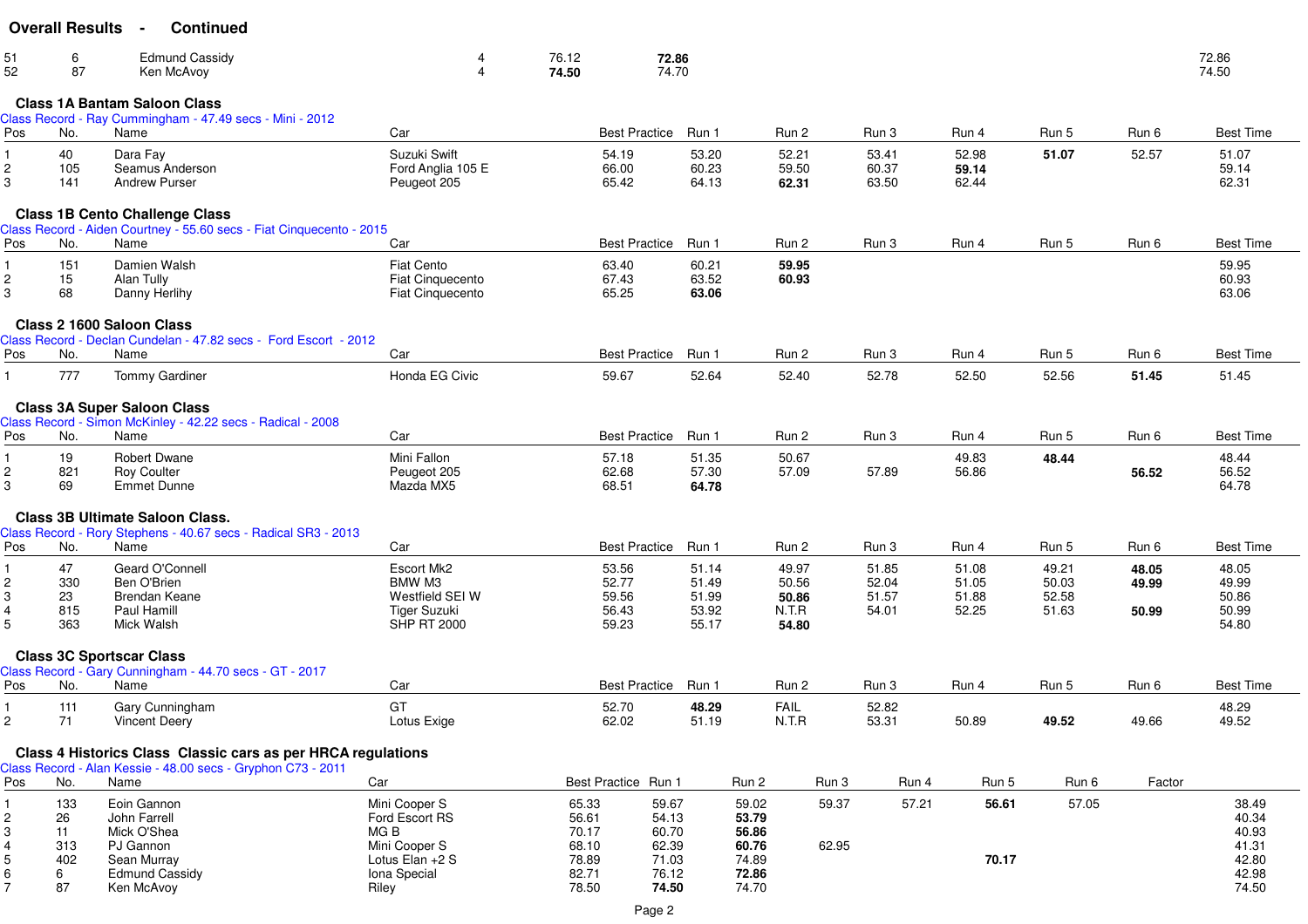#### **Class 6 Super single-seater Class Single seaters up to 2100cc 8 valve 1650cc 16 valve**

| Class Record - Joe Courtney - 39.10 secs - OMS - 2012 |  |  |
|-------------------------------------------------------|--|--|

| Pos<br>1.<br>$\overline{c}$<br>3 | No.            |                                                                                                |                       |                      |       |       |       |       |       |       |                  |
|----------------------------------|----------------|------------------------------------------------------------------------------------------------|-----------------------|----------------------|-------|-------|-------|-------|-------|-------|------------------|
|                                  |                | <b>OUTHER</b> - 09.10 SECS - OIVIO - 2012<br>Name                                              | Car                   | <b>Best Practice</b> | Run 1 | Run 2 | Run 3 | Run 4 | Run 5 | Run 6 | <b>Best Time</b> |
|                                  | 186            | Gary Egan                                                                                      | Formula Renault       | 48.07                | 46.09 | N.T.R |       |       | 46.17 |       | 46.09            |
|                                  |                |                                                                                                |                       |                      |       |       |       |       |       |       |                  |
|                                  | 331            | John Donnelly                                                                                  | Reynard SF80          | 55.92                | 47.26 | 47.39 |       |       | 46.09 | 48.61 | 46.09            |
|                                  | 86             | <b>Billy White</b>                                                                             | Formula Renault       | 48.03                | 46.93 | 59.79 |       |       | 47.08 | 46.62 | 46.62            |
| 4                                | 147            | <b>Thomas Corey</b>                                                                            | <b>OSM Hornet</b>     | 60.83                | 51.27 | 53.66 |       |       | 49.72 | 54.51 | 49.72            |
| 5                                | 32             | <b>Christopher Houston</b>                                                                     | OMS CF08              | 60.48                | 52.51 | 50.68 |       |       | 49.82 | 53.83 | 49.82            |
|                                  |                |                                                                                                |                       |                      |       |       |       |       |       |       |                  |
|                                  |                | Class 7 Libre Class Single seaters over 2100cc 8 valve 1650cc 16 valve                         |                       |                      |       |       |       |       |       |       |                  |
|                                  |                | Class Record - Sylvie Mullins - 37.55 secs - Gould GR - 2012                                   |                       |                      |       |       |       |       |       |       |                  |
| Pos                              | No.            | Name                                                                                           | Car                   | <b>Best Practice</b> | Run 1 | Run 2 | Run 3 | Run 4 | Run 5 | Run 6 | <b>Best Time</b> |
| $1 \cdot$                        | $\overline{2}$ | <b>Rory Stephens</b>                                                                           | Radical SR8           | 59.28                | 48.73 | 45.27 |       |       |       | 45.43 | 45.27            |
|                                  |                | Class 10 Unlimited Rally Class Rally cars over 2100cc 16 valve. Rally cars over 3000cc 8 valve |                       |                      |       |       |       |       |       |       |                  |
|                                  |                | Class Record - Martin Flanagan - 48.95 secs - BMW M3 - 2017                                    |                       |                      |       |       |       |       |       |       |                  |
| Pos                              | No.            | Name                                                                                           | Car                   | <b>Best Practice</b> | Run 1 | Run 2 | Run 3 | Run 4 | Run 5 | Run 6 | <b>Best Time</b> |
|                                  | 120            | Seamus Morris                                                                                  | Darrian GTR           | 57.39                | 50.65 | 50.85 | 52.90 | 50.54 | 48.87 | 48.49 | 48.49            |
| $\mathbf{2}$                     | 361            | Martin Flanagan                                                                                | BMW M3                | 56.40                | 52.23 | 54.92 |       |       |       |       | 52.23            |
|                                  |                |                                                                                                |                       |                      |       |       |       |       |       |       |                  |
|                                  |                | Class 11 Clubman Rally Cars up to 1450cc 8 valve                                               |                       |                      |       |       |       |       |       |       |                  |
|                                  |                | Class Record - Paul Reid - 47.76 sec - Toyota Corolla - 2006                                   |                       |                      |       |       |       |       |       |       |                  |
| Pos                              | No.            | Name                                                                                           | Car                   | <b>Best Practice</b> | Run 1 | Run 2 | Run 3 | Run 4 | Run 5 | Run 6 | <b>Best Time</b> |
| 1.                               | 803            | <b>Brendan Friel</b>                                                                           | Nissan Micra          | 64.67                | 59.90 | 59.45 | 59.42 | 58.89 | 58.33 | 58.77 | 58.33            |
|                                  |                |                                                                                                |                       |                      |       |       |       |       |       |       |                  |
|                                  |                | Class 13 Clubman Rally Cars 1451cc up to 1650cc 8 valve                                        |                       |                      |       |       |       |       |       |       |                  |
|                                  |                | Class Record - Garrett McMonagle - 50.73 sec - Honda Civic - 2012                              |                       |                      |       |       |       |       |       |       |                  |
| Pos                              | No.            | Name                                                                                           | Car                   | Best Practice Run 1  |       | Run 2 | Run 3 | Run 4 | Run 5 | Run 6 | <b>Best Time</b> |
|                                  | 829            | Shane Carr                                                                                     | Vauxhal Nova          | 57.02                | 55.21 | 55.14 | 55.51 | 54.39 | 54.16 | 54.49 | 54.16            |
|                                  |                |                                                                                                |                       |                      |       |       |       |       |       |       | 57.77            |
| $\overline{c}$                   | 828            | Ciaran Carr                                                                                    | Vauxhal Corsa         | 57.80                | 57.77 | 60.87 | 64.41 | 59.19 | 59.97 | 58.20 |                  |
|                                  | 814            | Harry Brown                                                                                    | Hillman Avenger       |                      |       |       |       |       |       |       |                  |
| 3                                |                |                                                                                                |                       | 64.29                | 59.61 | 61.16 |       |       |       |       | 59.61            |
|                                  |                |                                                                                                |                       |                      |       |       |       |       |       |       |                  |
|                                  |                | Class 14 Clubman Rally Cars 1451cc up to 1650cc 16 valve                                       |                       |                      |       |       |       |       |       |       |                  |
|                                  |                | Class Record - Paul Reid - 47.19 sec - Starlet - 2013                                          |                       |                      |       |       |       |       |       |       |                  |
| Pos                              | No.            | Name                                                                                           | Car                   | <b>Best Practice</b> | Run 1 | Run 2 | Run 3 | Run 4 | Run 5 | Run 6 | <b>Best Time</b> |
|                                  | 807            | JP Logue                                                                                       | Honda Civic           | 53.00                | 51.74 | 51.02 | 51.69 | 50.76 | 50.12 | 51.39 | 50.12            |
| $\overline{c}$                   | 41             | Alan Roddy                                                                                     | Citroen Saxo          | 55.57                |       | 54.55 |       |       | 52.12 | 51.81 |                  |
|                                  |                |                                                                                                |                       |                      | 52.51 |       | 53.58 | 52.26 |       |       | 51.81            |
| 3                                | 806            | James Logue                                                                                    | Honda Civic           | 54.94                | 52.83 | 53.19 | 53.72 | 52.24 | 51.83 | 53.47 | 51.83            |
| 4                                | 820            | Sean Heraghty                                                                                  | Toyota Corolla        | 57.26                | 53.56 | 53.57 | 54.18 | 53.96 | 53.88 | 52.65 | 52.65            |
| 5                                | 812            | Adrian Rankin                                                                                  | Toyota Corolla        | 60.91                | 56.44 | 56.39 | 56.13 | 55.26 | 54.41 | 58.68 | 54.41            |
| 6                                | 835            | Andrew Hegarty                                                                                 | Escort Mk2            | 69.26                | 56.86 | 56.27 | 56.93 | 55.96 | 54.65 | 55.38 | 54.65            |
| $\overline{7}$                   | 811            | David Hunt                                                                                     | Citroen Saxo          |                      |       |       |       |       |       |       |                  |
|                                  |                |                                                                                                |                       | 56.48                | 54.66 | 55.74 | 56.51 | 54.83 |       |       | 54.66            |
| 8                                | 830            | Shaun Carr                                                                                     | <b>Toyota Corolla</b> | 66.87                | 62.84 | 63.88 | 64.45 | N.T.R | 64.24 | 63.74 | 62.84            |
|                                  |                | Class 15 Clubman Rally Cars 1651cc up to 2100cc 8 valve                                        |                       |                      |       |       |       |       |       |       |                  |
|                                  |                |                                                                                                |                       |                      |       |       |       |       |       |       |                  |
| Pos                              | No.            | Class Record - Ivan Stewart - 47.57 secs - Mitsubishi Lancer - 2017<br>Name                    | Car                   | <b>Best Practice</b> | Run 1 | Run 2 | Run 3 | Run 4 | Run 5 | Run 6 | <b>Best Time</b> |